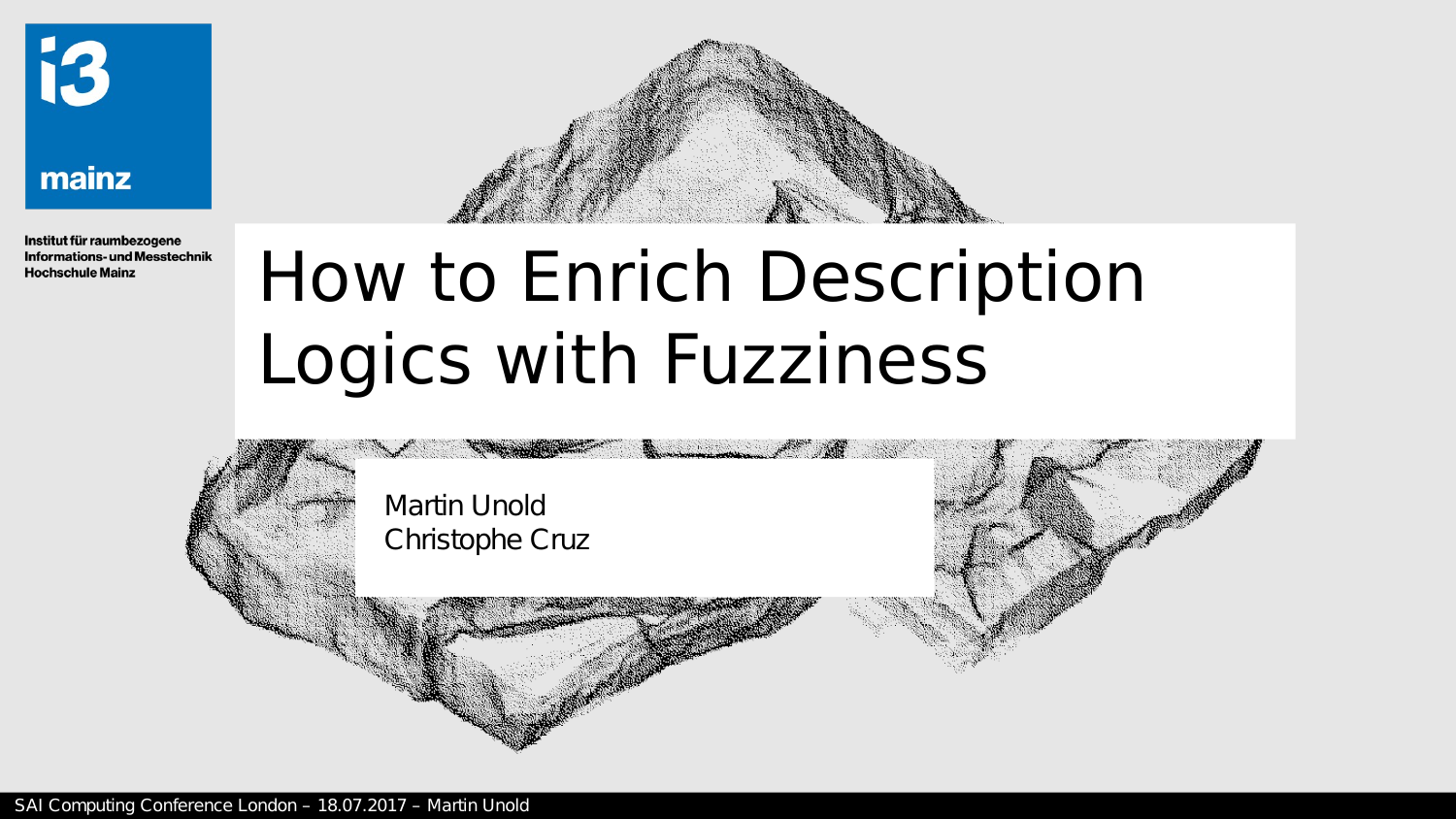

- Description Logics (DL) in Artificial Intelligence (AI)
- Description Logics + Fuzziness
- Some Applications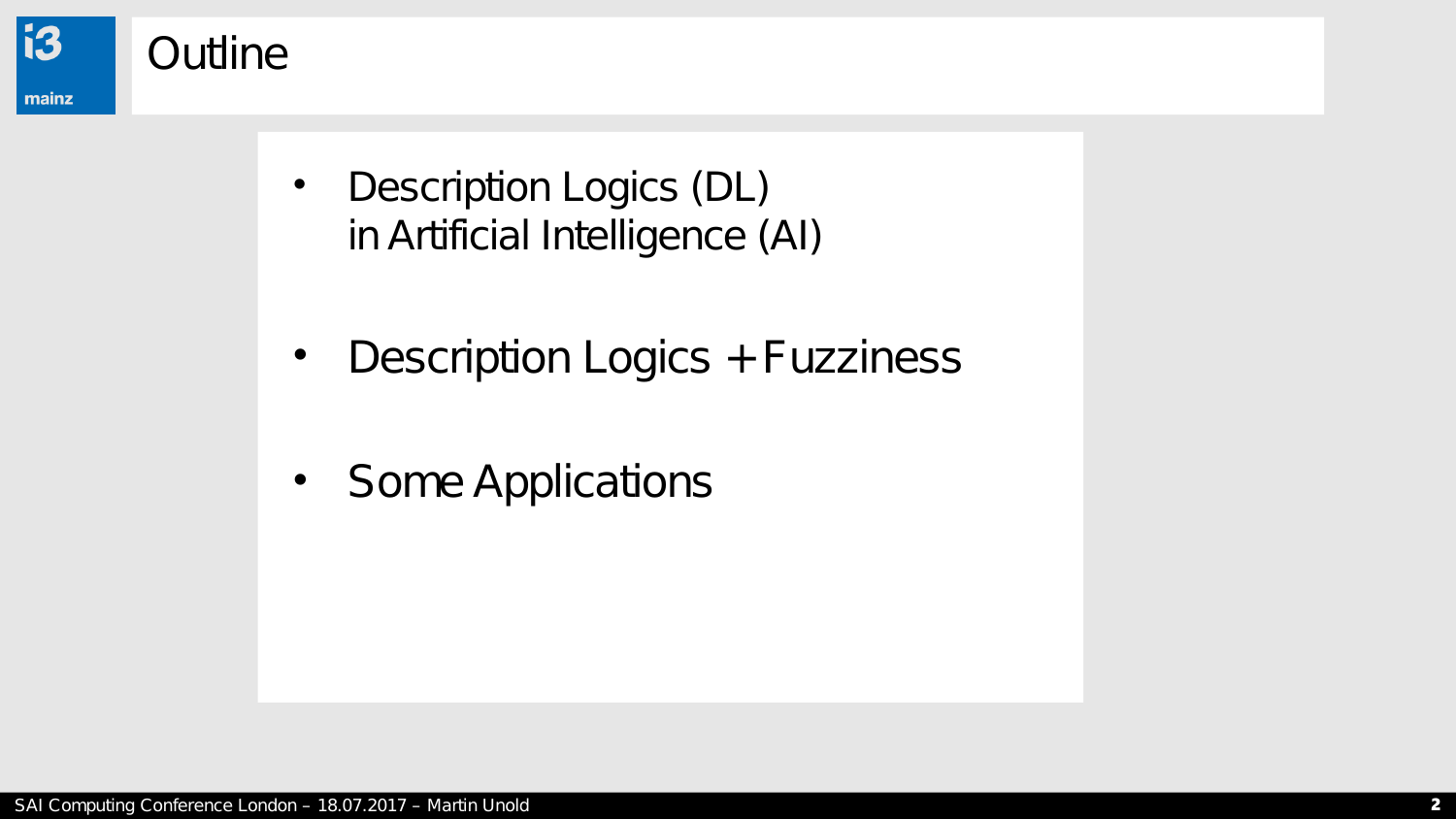

## DL in Al

355

**Description Logics** in the field of Artificial Intelligence AT 1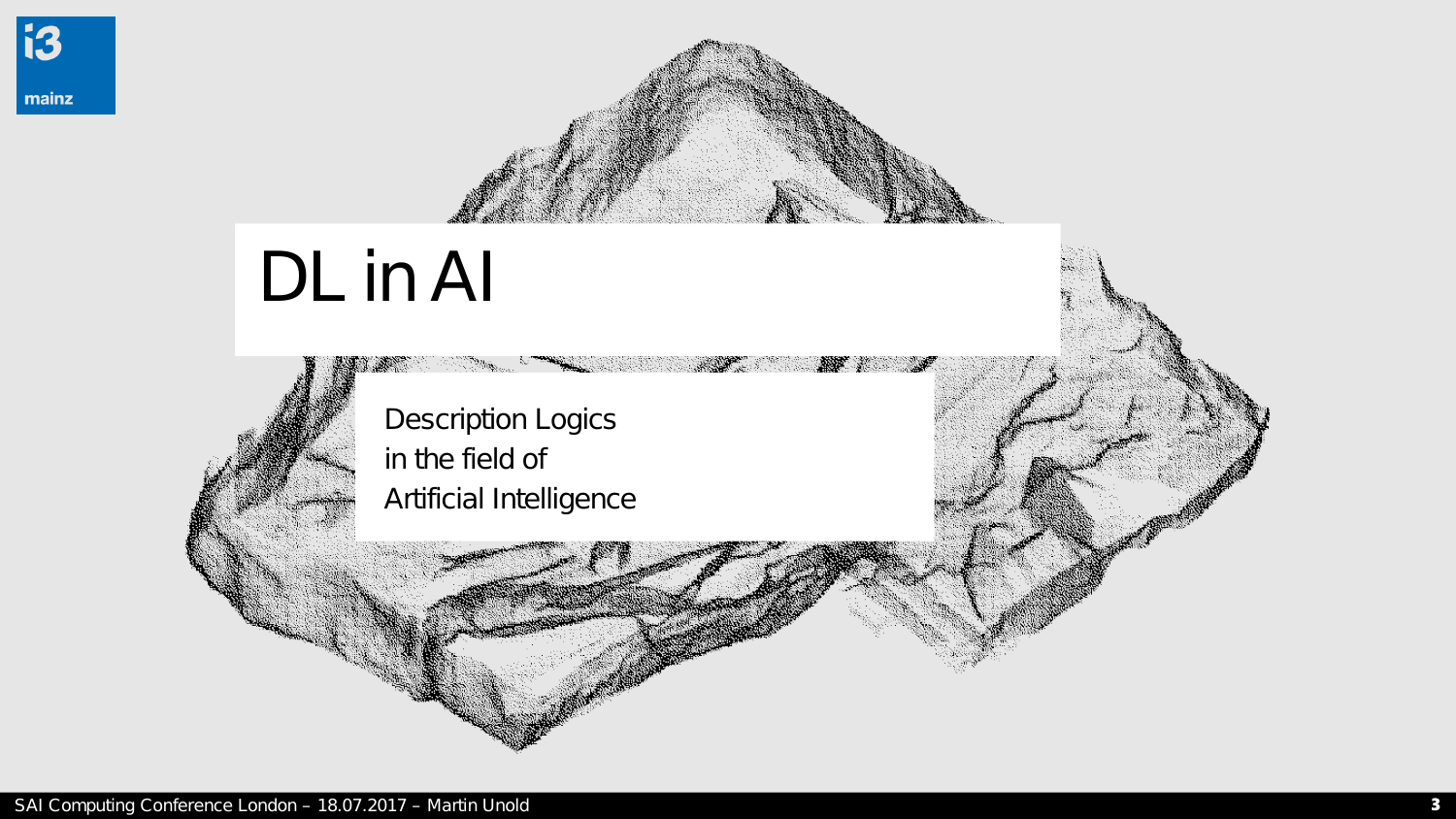

## Approaches in Artificial Intelligence

**Symbolic** 

**Complexity Structure** Logic Abstraction Resolution Generalization **Modules** 

Numeric

Noise **Probabilities** Values **Graphical Expectation Optimization Regularization** 

http://journal.frontiersin.org/researchtopic/5640/statistical-relational-artificial-intelligence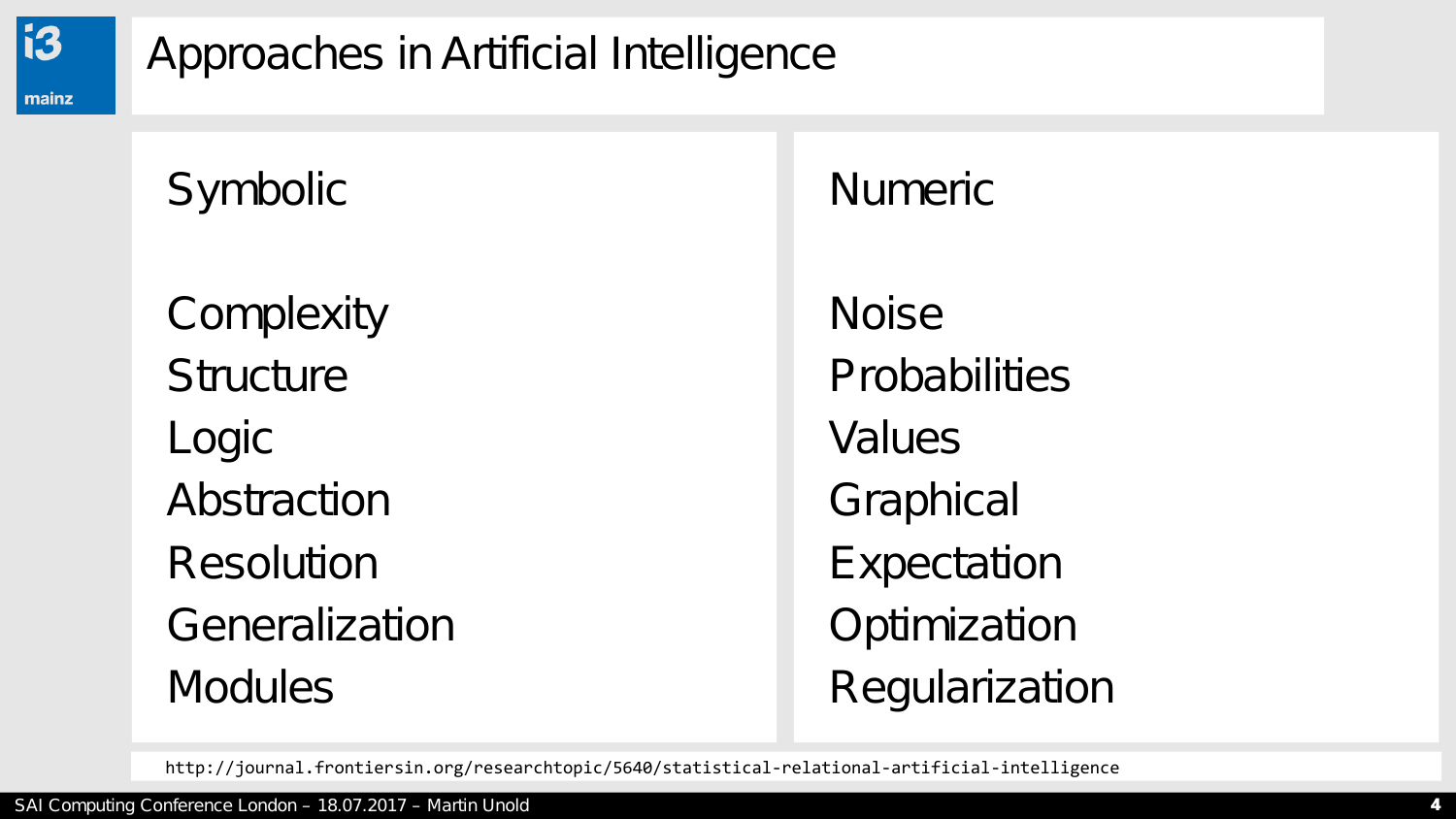

## (Crisp) Description Logic (DL)

- Logical formalisms to store and manage knowledge
- DL consists of
	- Individuals
	- Concepts
	- Roles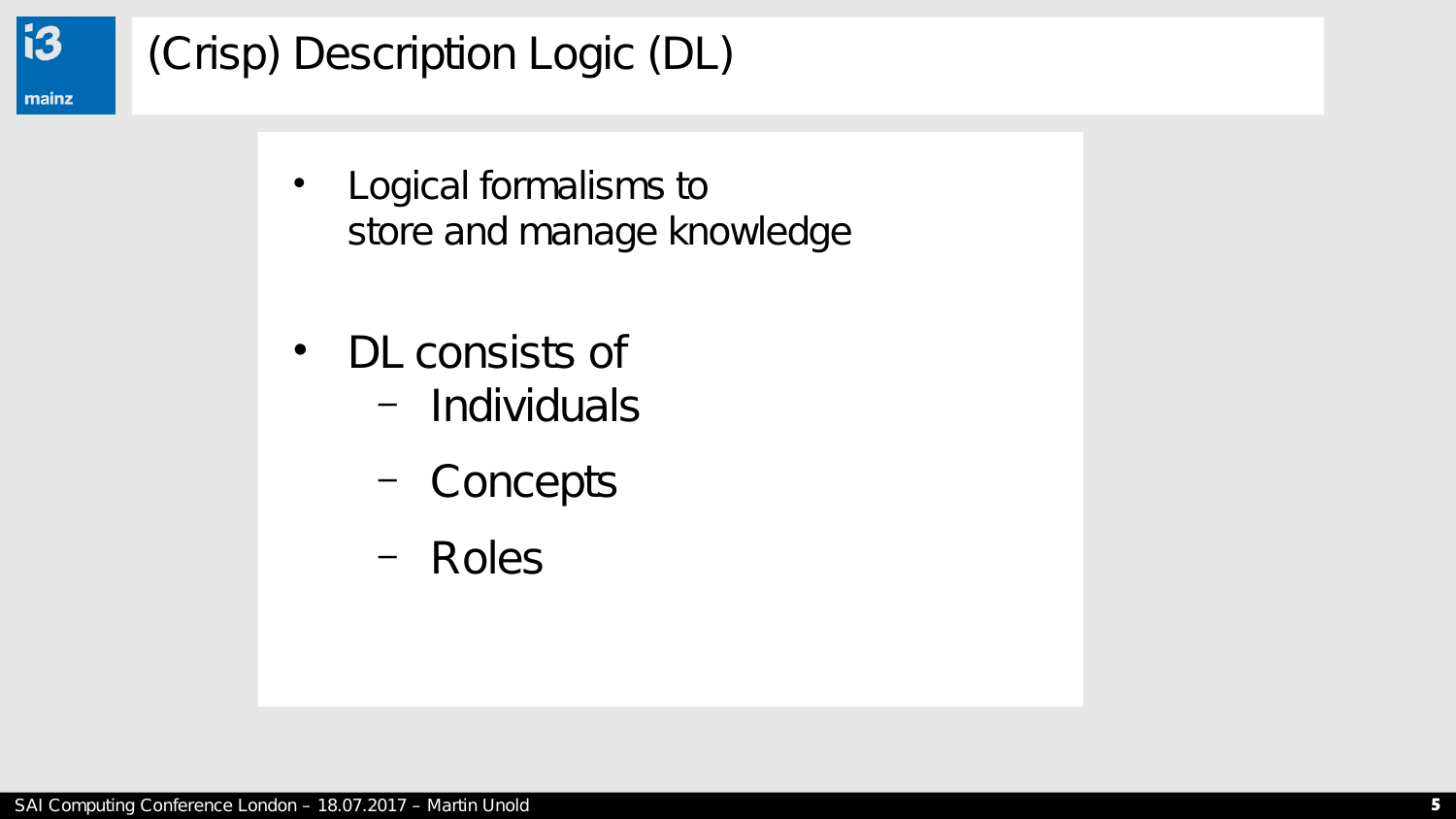

## Example DL with cities

- Individuals
	- London, Paris, Berlin
- Concepts
	- Town, City, Capital
- Roles
	- NorthOf, NearBy, BiggerThan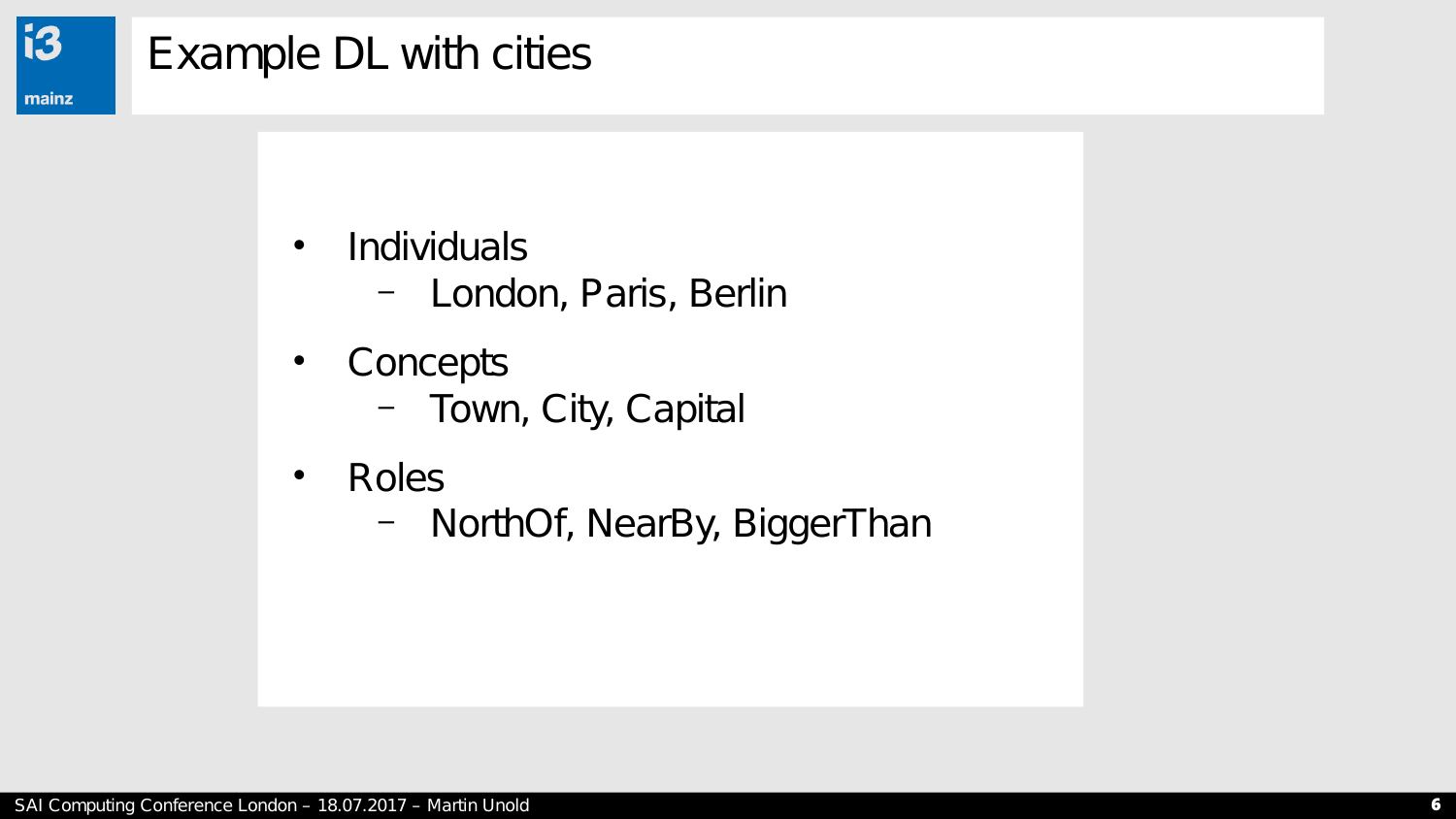

## Knowledge Base (KB)

- KB consists of Axioms
	- Assertional Axioms
		- An individual belongs to a certain concept
		- Two individuals are connected by a role
	- Terminological Axioms
		- General Relation between Concepts and Roles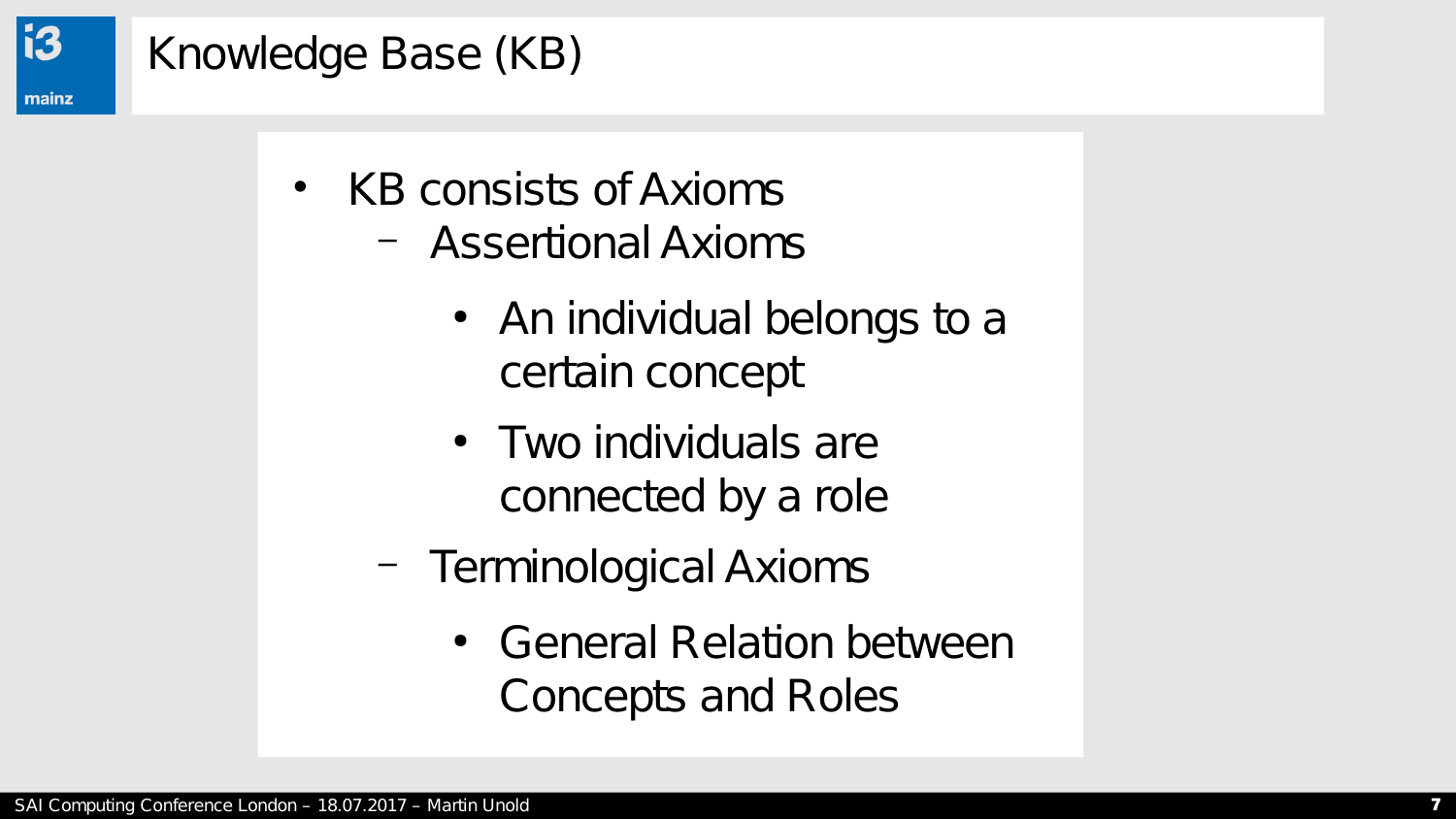

### Example: Assertional Axioms

- London a Capital
- London northOf Paris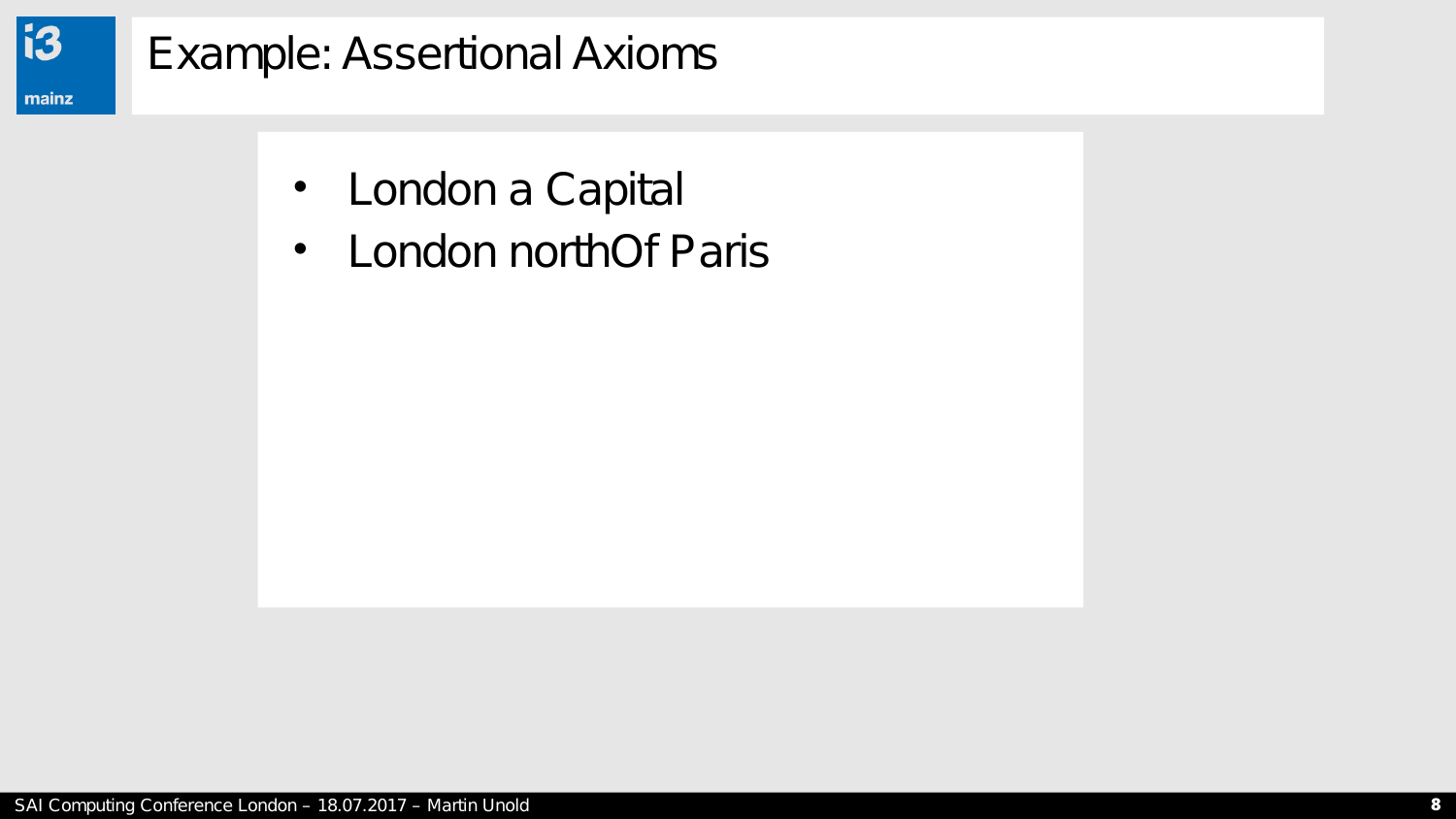

## **Example: Terminological Axiom**

NorthOf is a Transitive Property  $\bullet$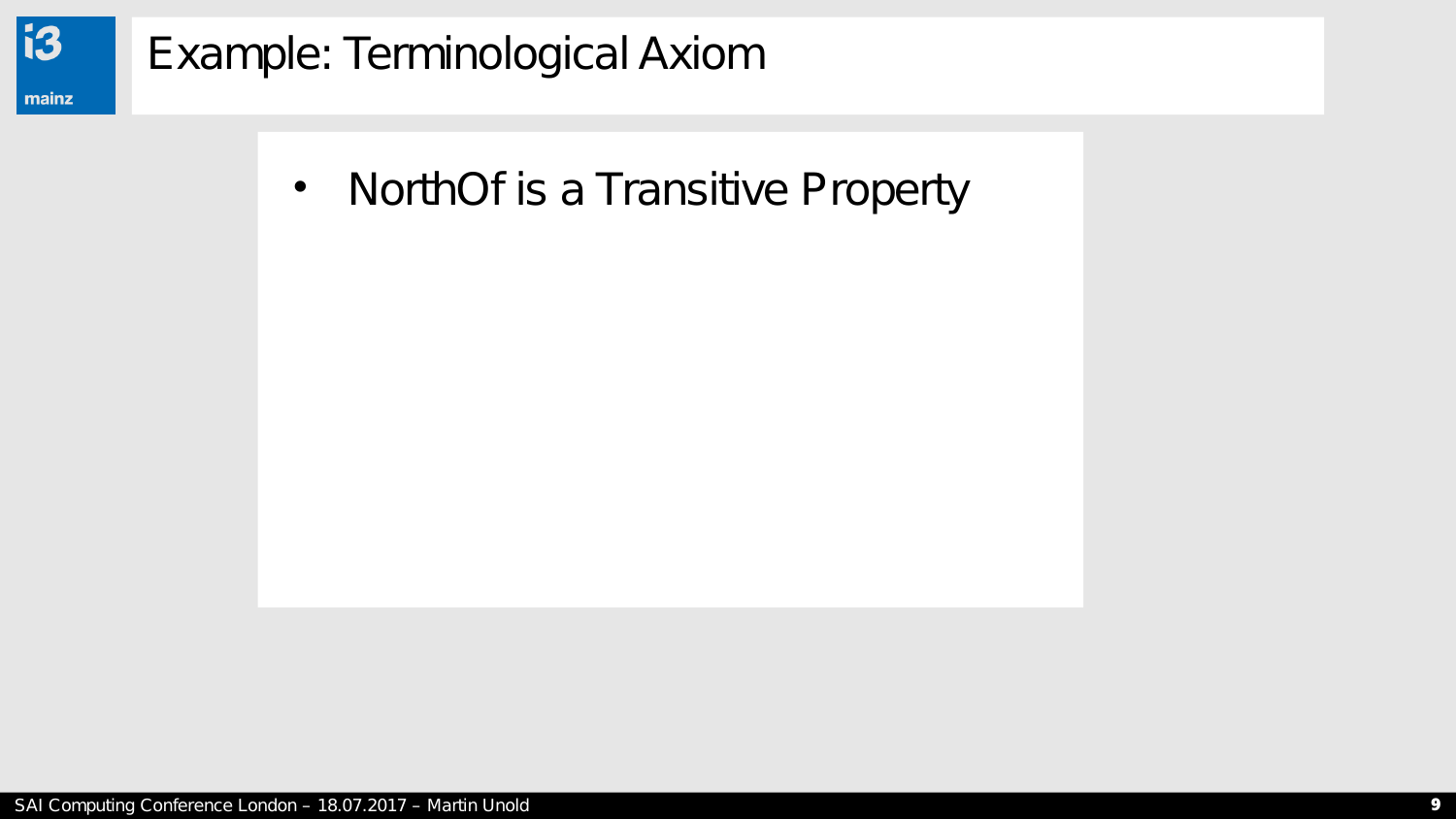

## Example: Terminological Axiom

- NorthOf is a Transitive Property
	- A northOf B .
	- B northOf C .
- $\rightarrow$  A northOf C.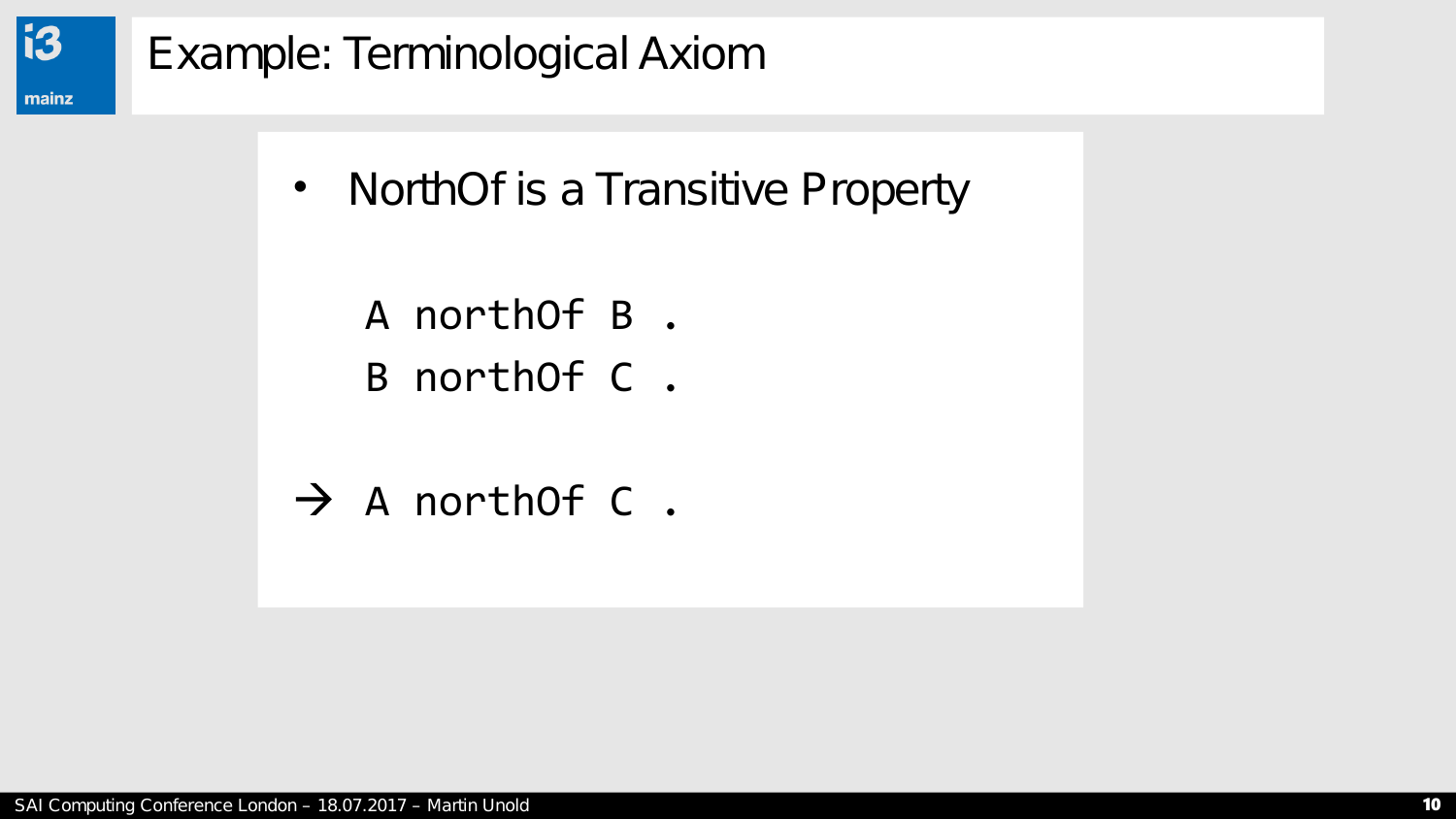# $DL \rightarrow FL$ **ART Description Logic** extended to a **Fuzzy Logic** e Santa Salah<br>Kabupatèn Kabupatèn Kabupatèn Kabupatèn Kabupatèn Kabupatèn Kabupatèn Kabupatèn Kabupatèn Kabupatèn Kabupatèn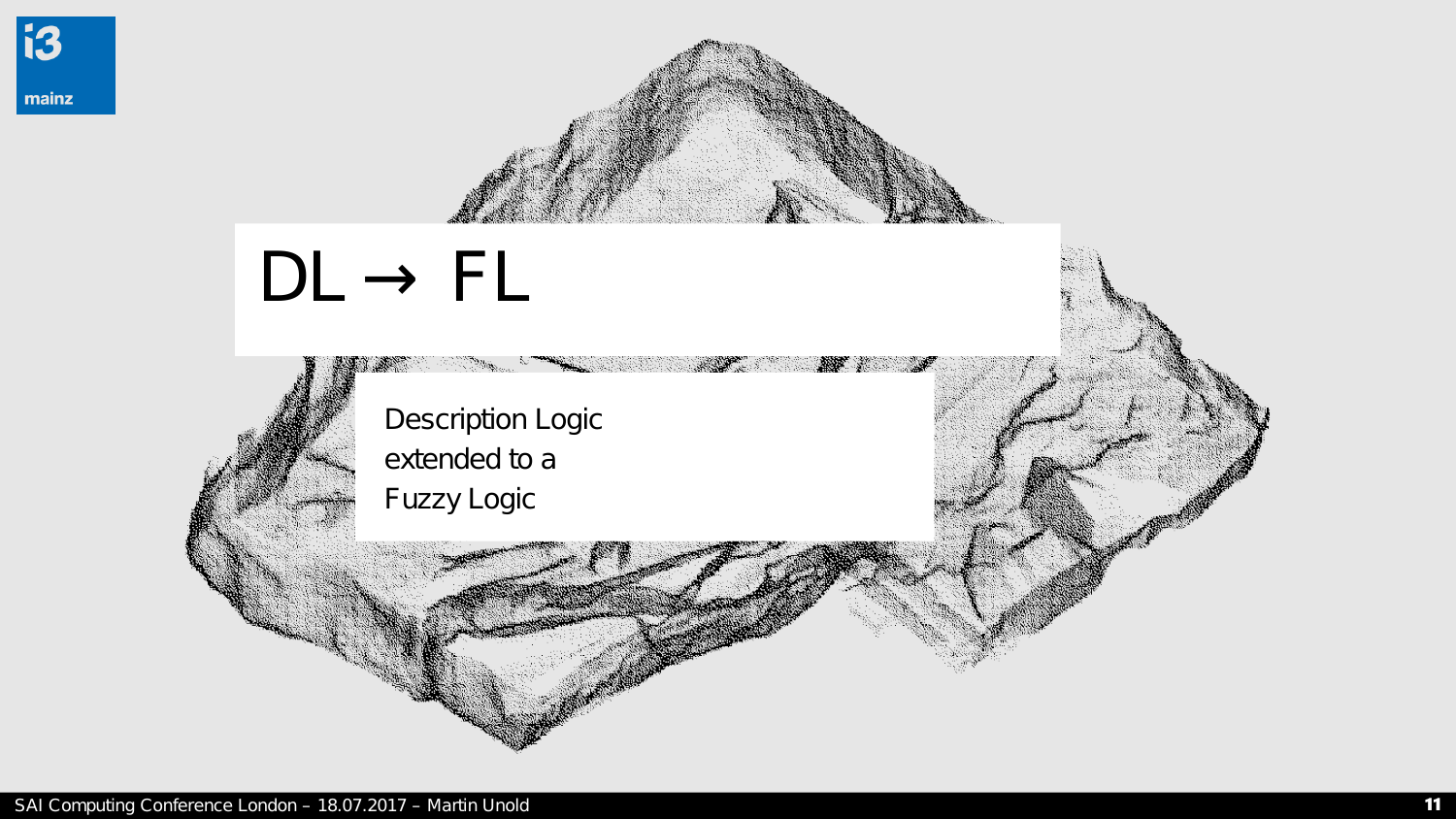

#### Vagueness vs Uncertainty

### **Vagueness**

Information is formulated in an inexact way. There is space for interpretation.

**Uncertainty** 

It is unknown, if an information is correct. The information is either true or false.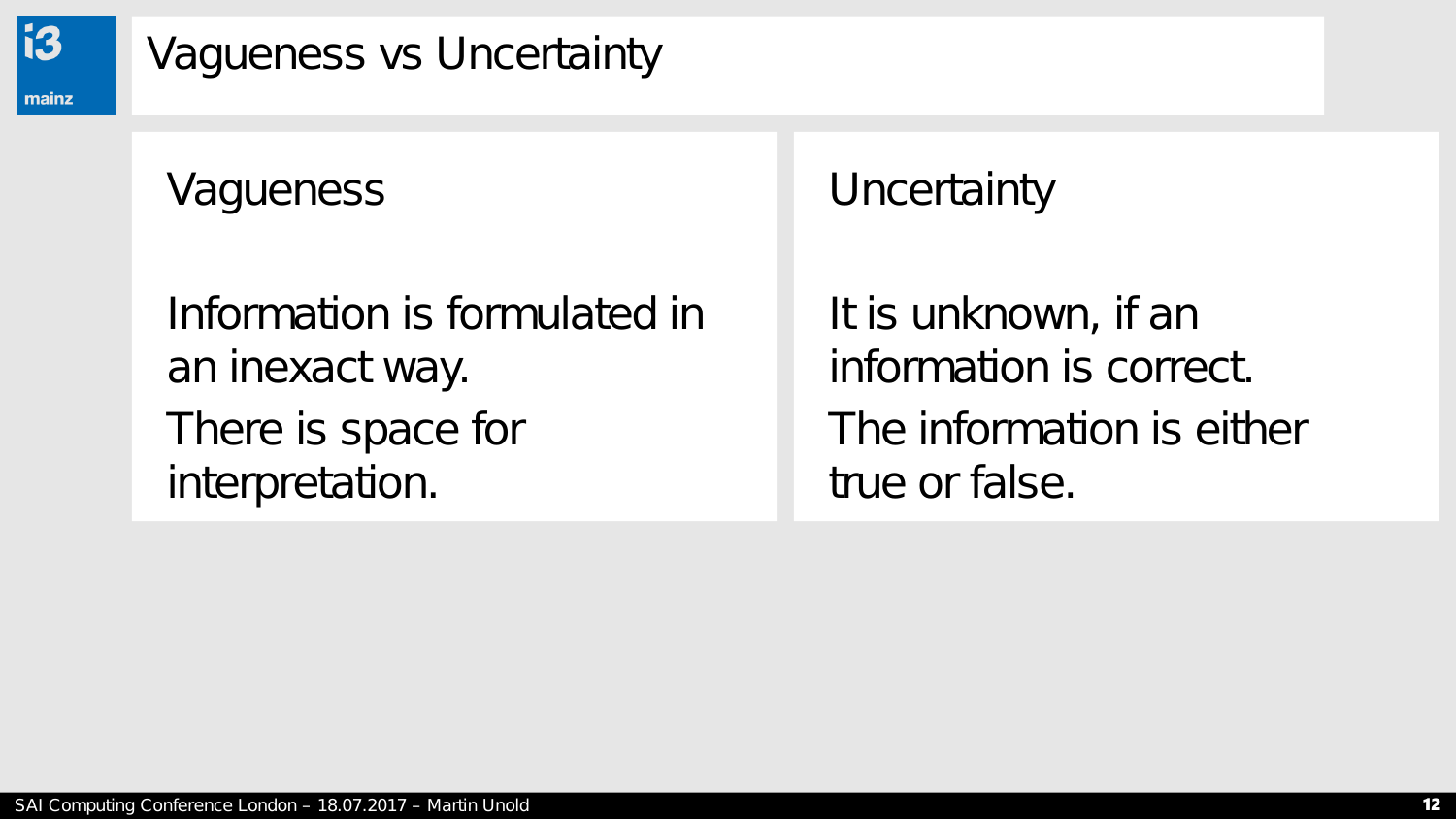

#### Typical Axioms

#### **Vagueness**

## Peter is tall. The tomato is ripe.

**Uncertainty** 

 $P = NP$ . Tomorrow is doomsday.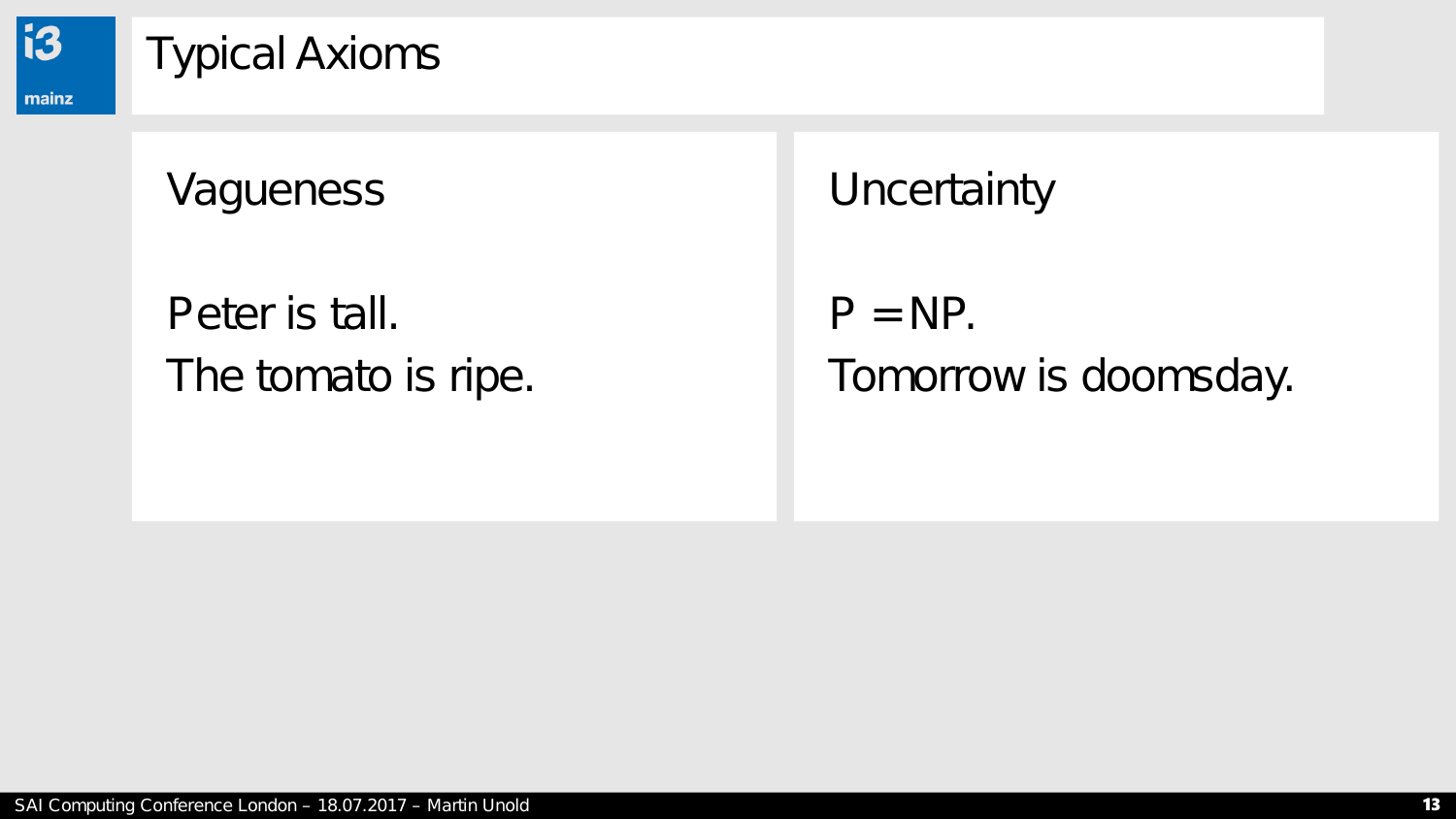

Wheather forecast: 20% Rain tomorrow

Vagueness

Tomorrow it will rain rather light (with 20% intensity)

Unsicherheit

In 1 of 5 cases, it will rain tomorrow. In 4 of 5 cases, it will not rain tomorrow.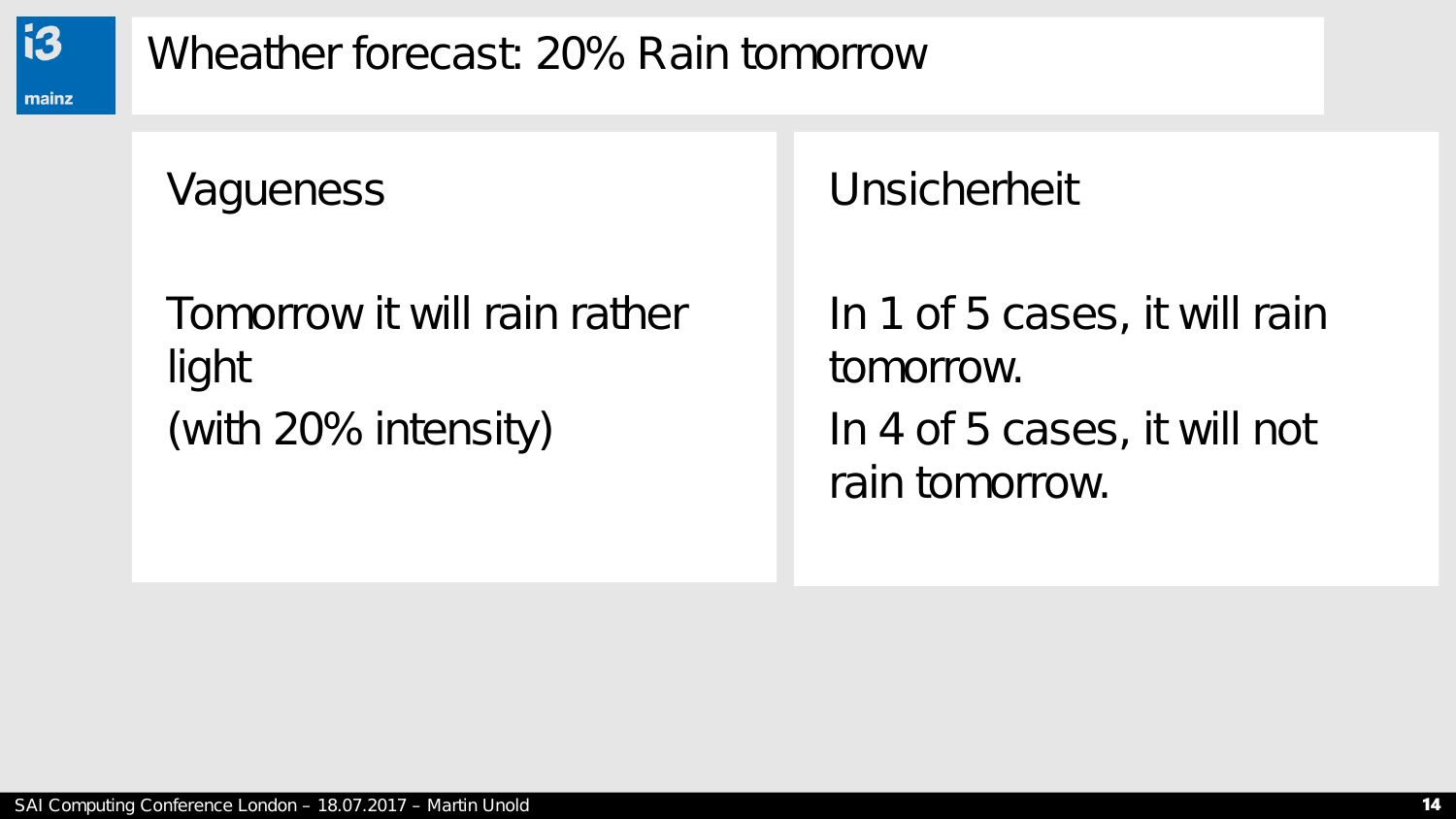

Wheather forecast: 90% Rain tomorrow

#### **Vagueness**

## Tomorrow will rise a heavy thunderstorm. (with 90% intensity)

Unsicherheit

In 1 of 10 cases, it will not rain tomorrow. In 9 of 10 cases, it will rain tomorrow.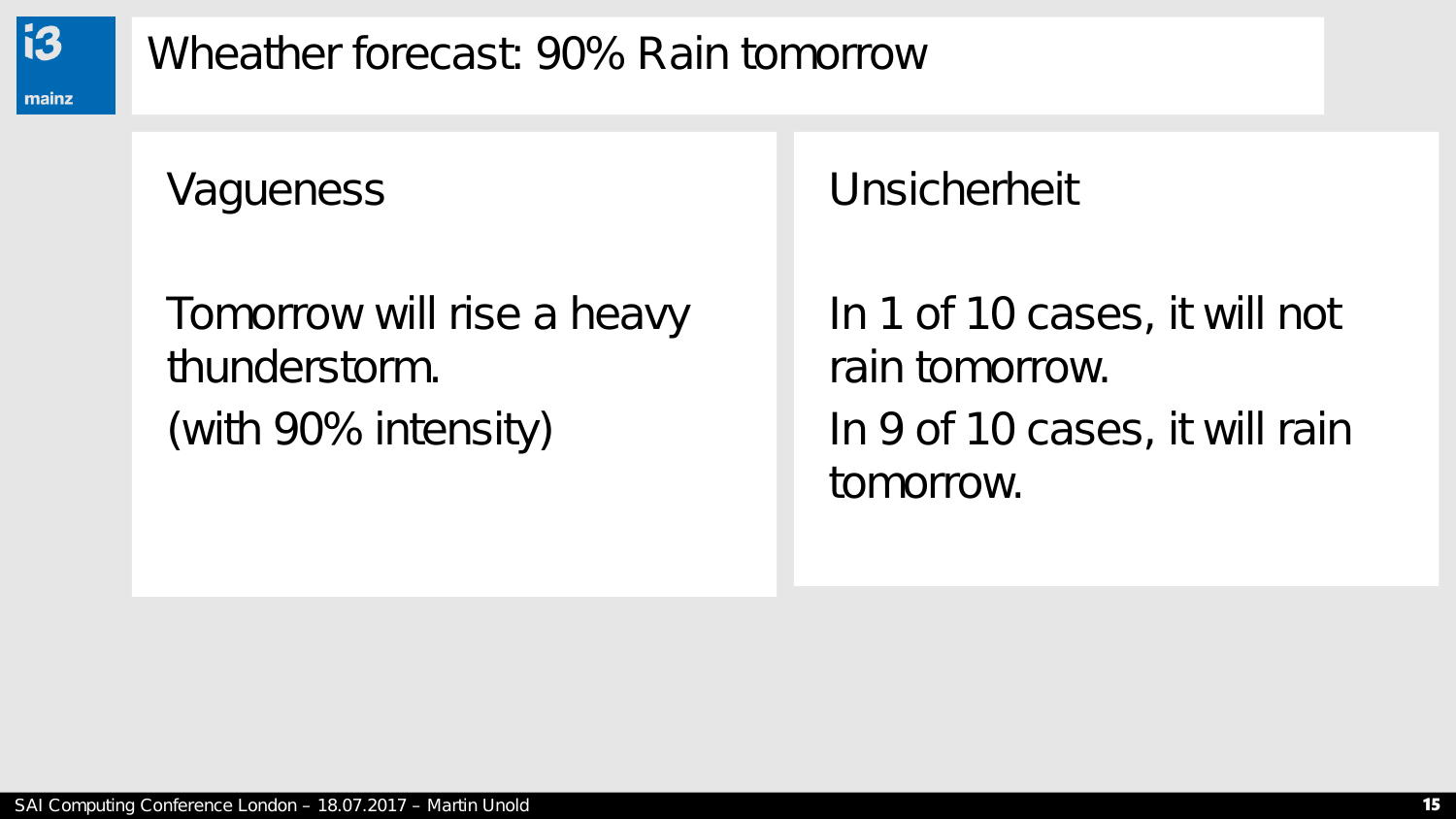

### A is north of B (70%)

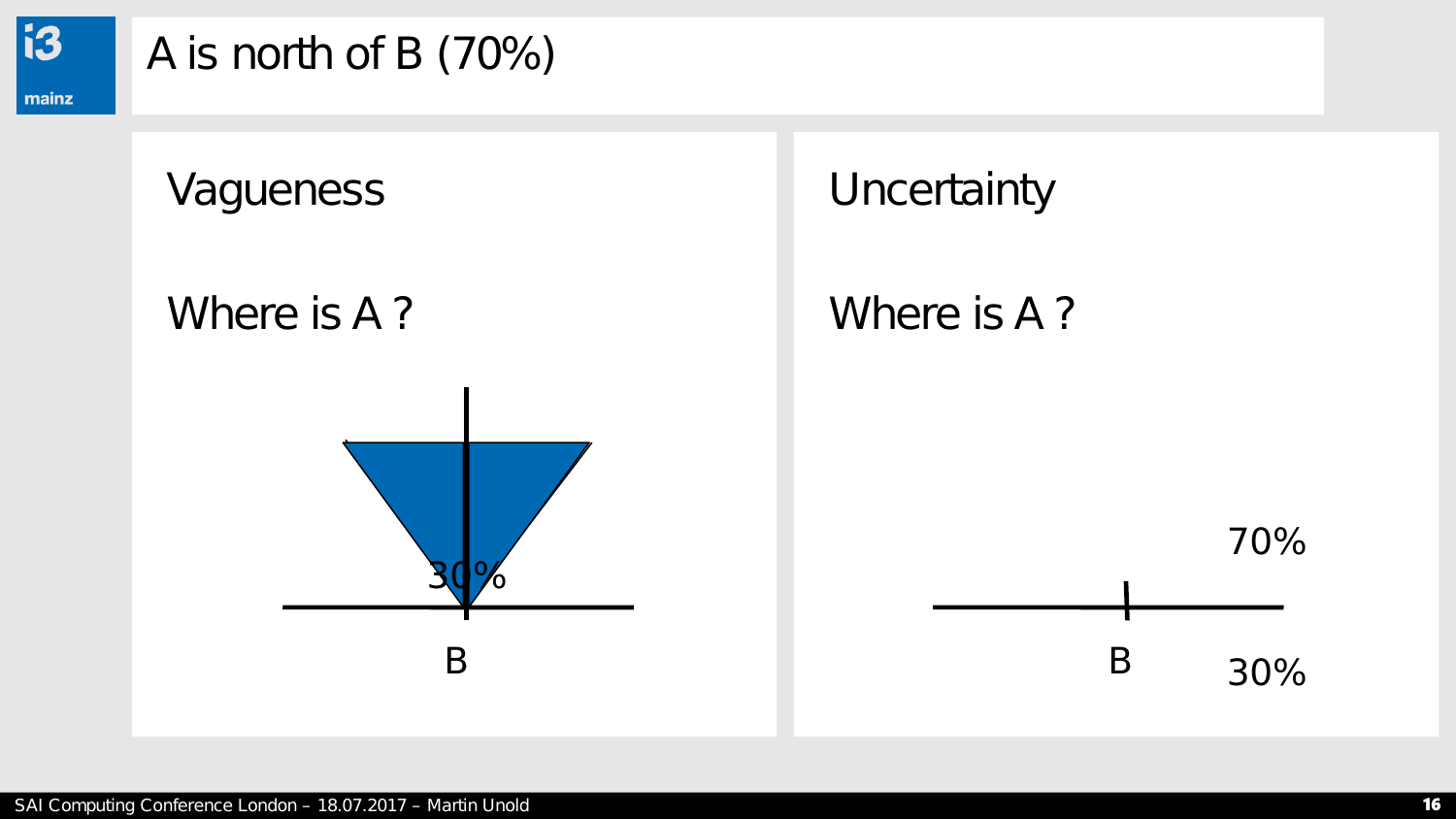

#### Implications for inference

- Transitive Property
	- A northOf B p .
	- B northOf C q .
- $\rightarrow$  A northOf C ? .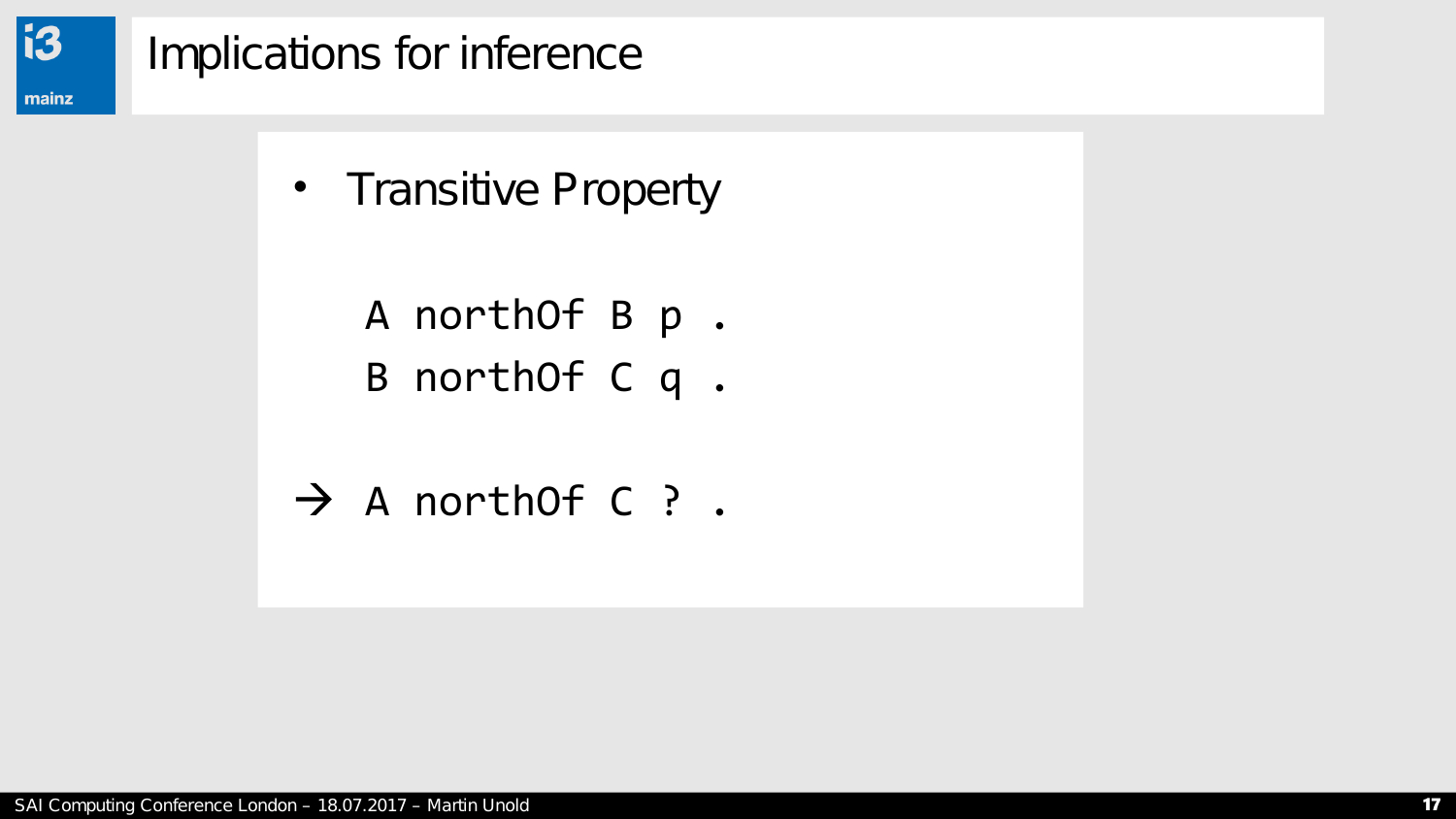

#### **Uncertainty**

- (1) A northOf B p .
- (2) B northOf C q .
- (3) A northOf C ? .
- (1) and (2) true  $\rightarrow$  (3) true (probability:  $p * q$ )
- (1) and (2) false  $\rightarrow$  (3) false (probability:  $(1-p)*(1-q)$ )
- Unknown in the other cases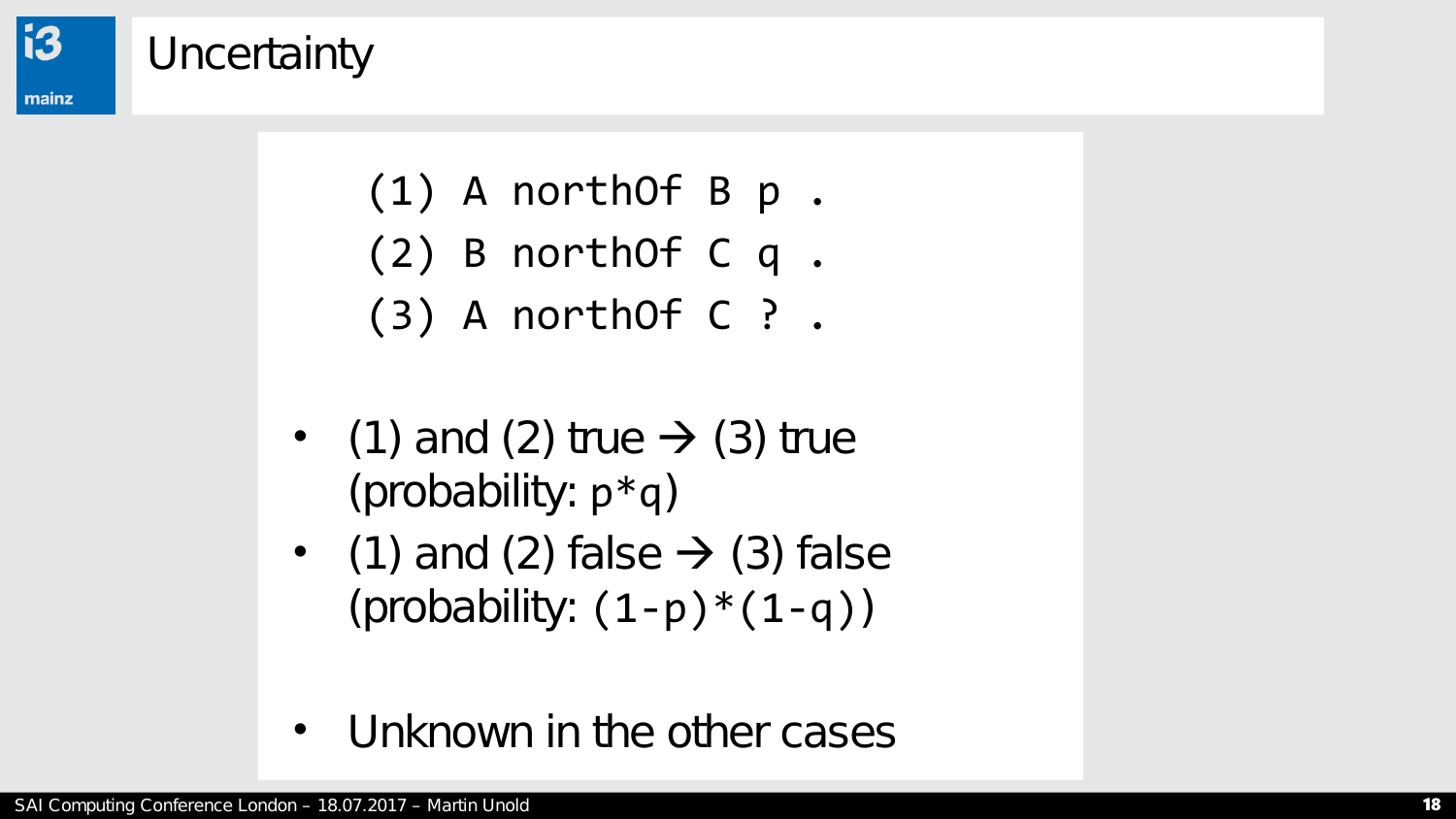

#### **Uncertainty**

- (1) A northOf B p .
- (2) B northOf C q .

(3) A northOf C 
$$
[p * q, 1 - (1-p) * (1-q)]
$$
.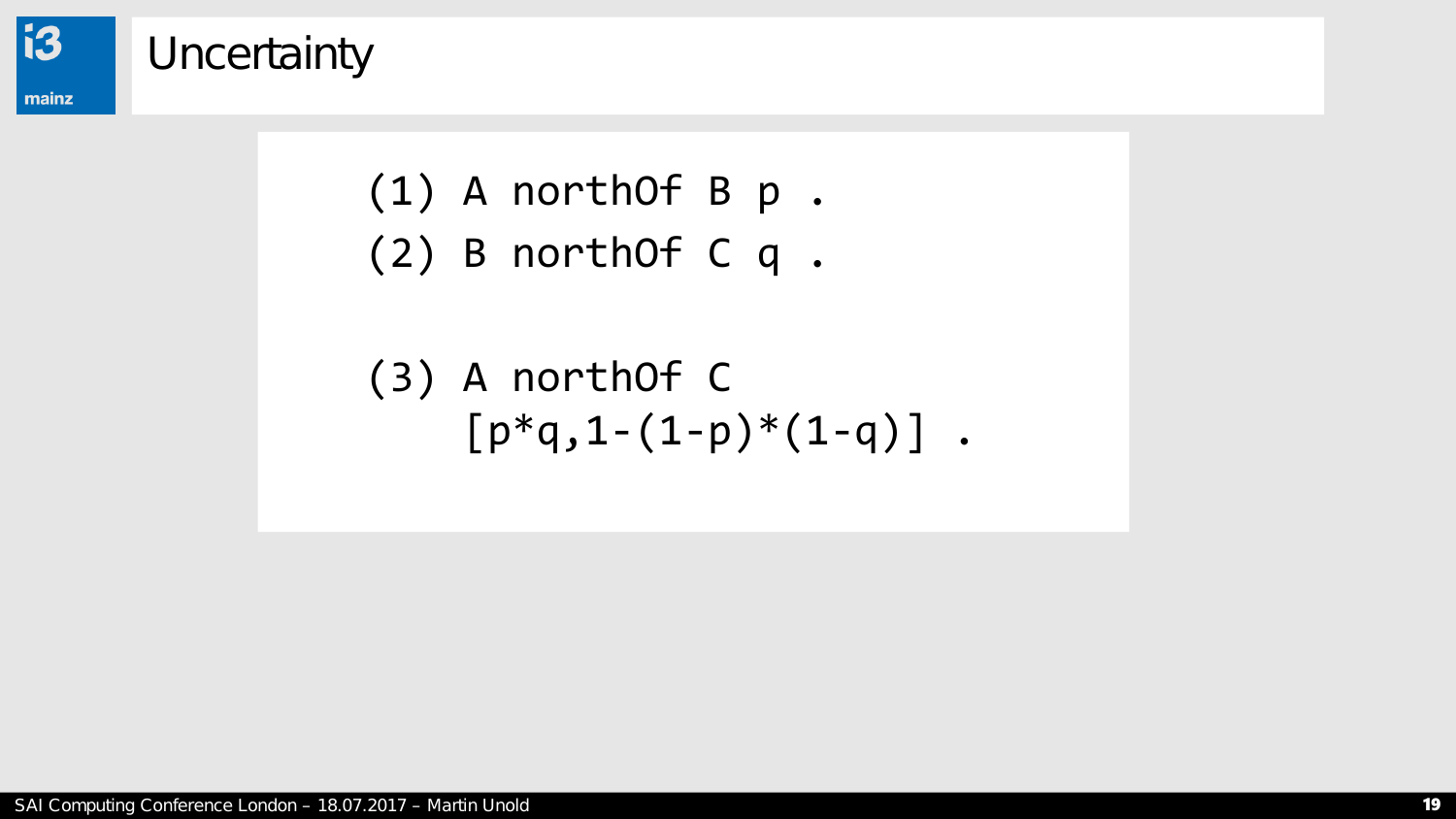

#### **Vagueness**

- (1) A northOf B p .
- (2) B northOf C q .
- (3) A northOf C ? .
- There is no , correct " way to calculate the value for (3)
- Only heuristic approaches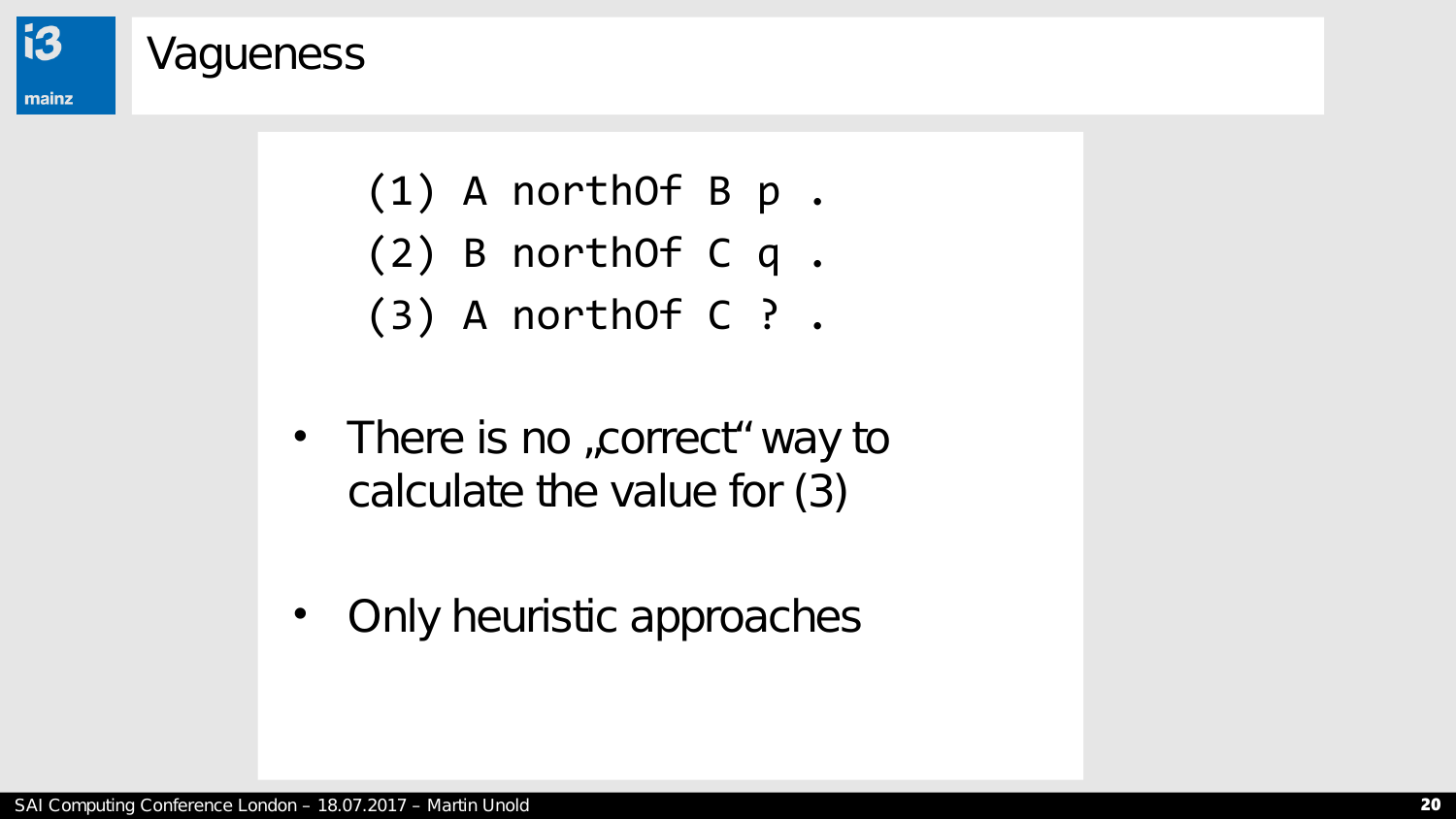

#### **Vagueness**

• Examples Product-Logic p\*q

> Goedel-Logic  $min(p,q)$

Lukasiewicz-Logic  $max(p+q-1, \theta)$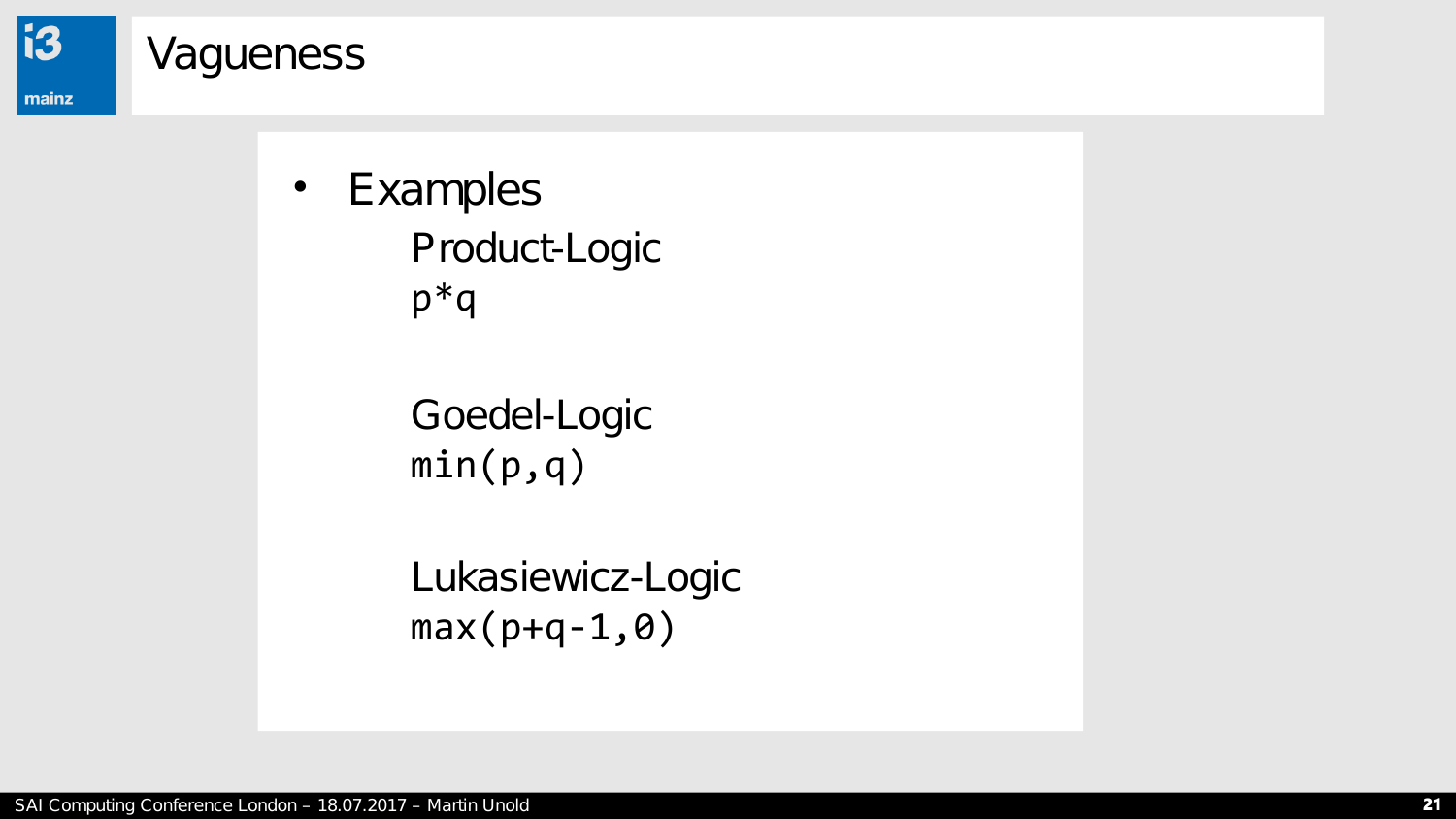

## Applications

Toponym Resolution Extension of SKOS ontology **ANTENDENT**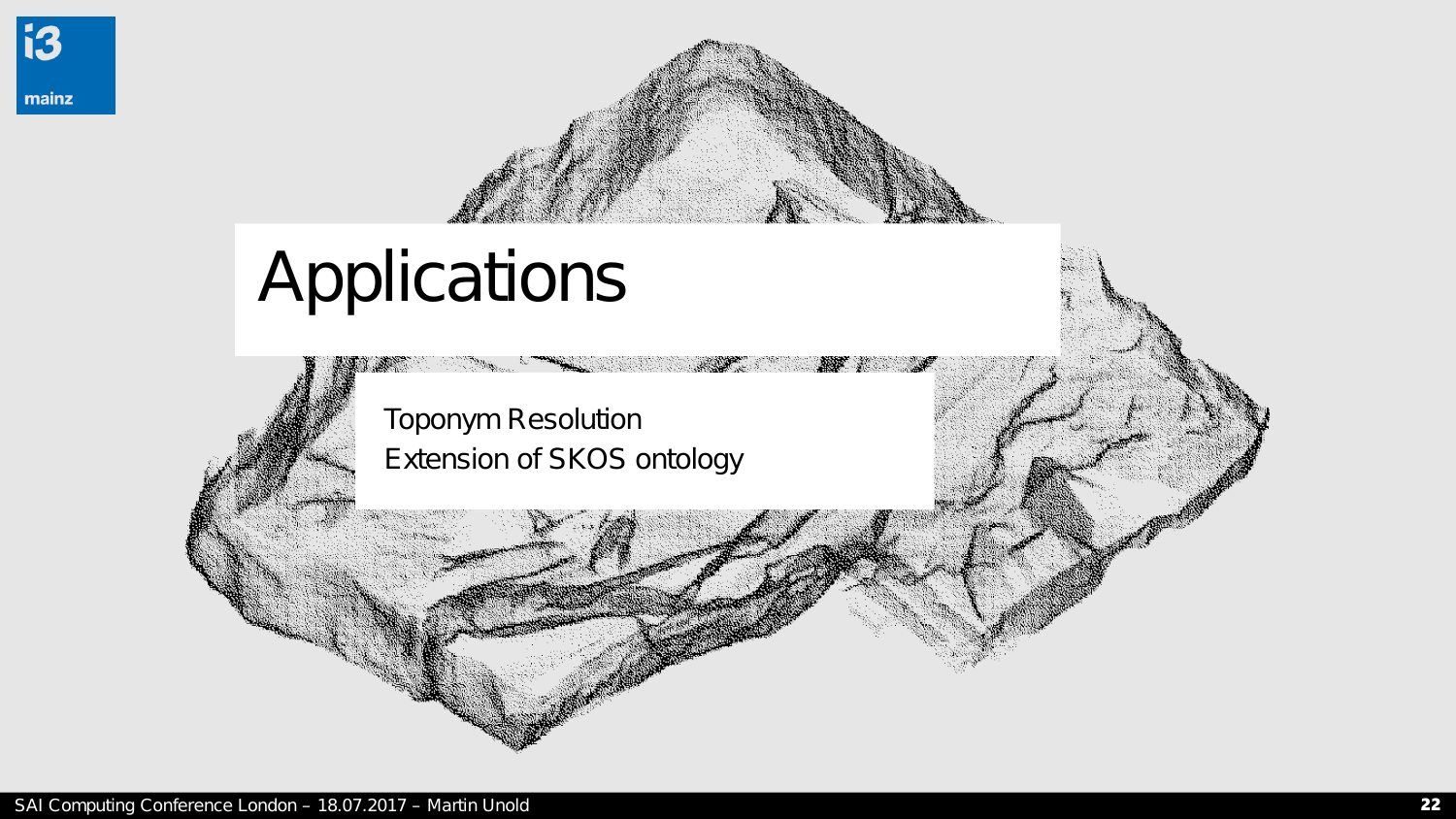

## **Toponym Resolution**

X northOf Paris 70%. London closeTo X 90%. X a Town 80%.

• Goal: Where is X?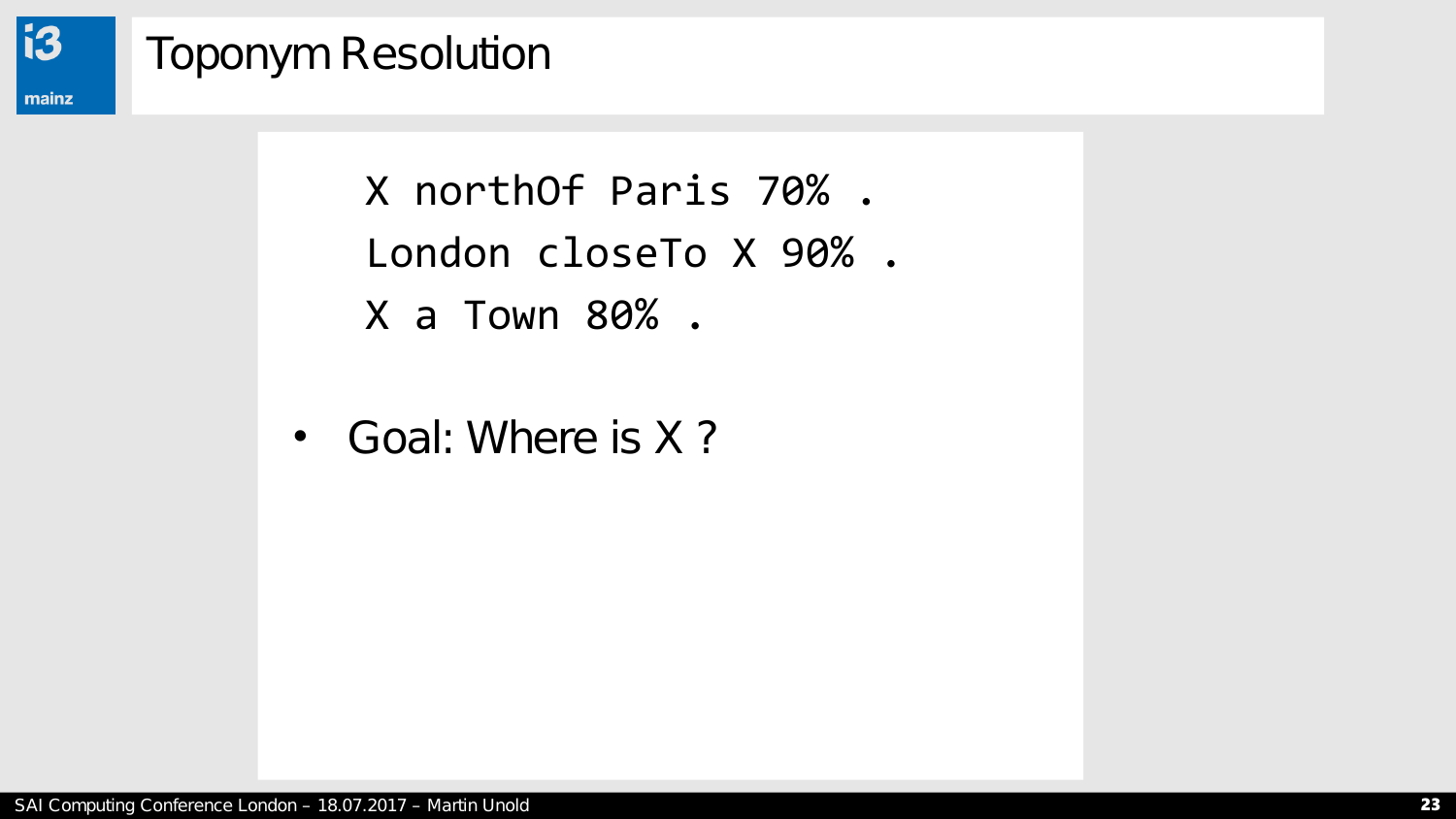## Toponym Resolution

**i3** 

mainz

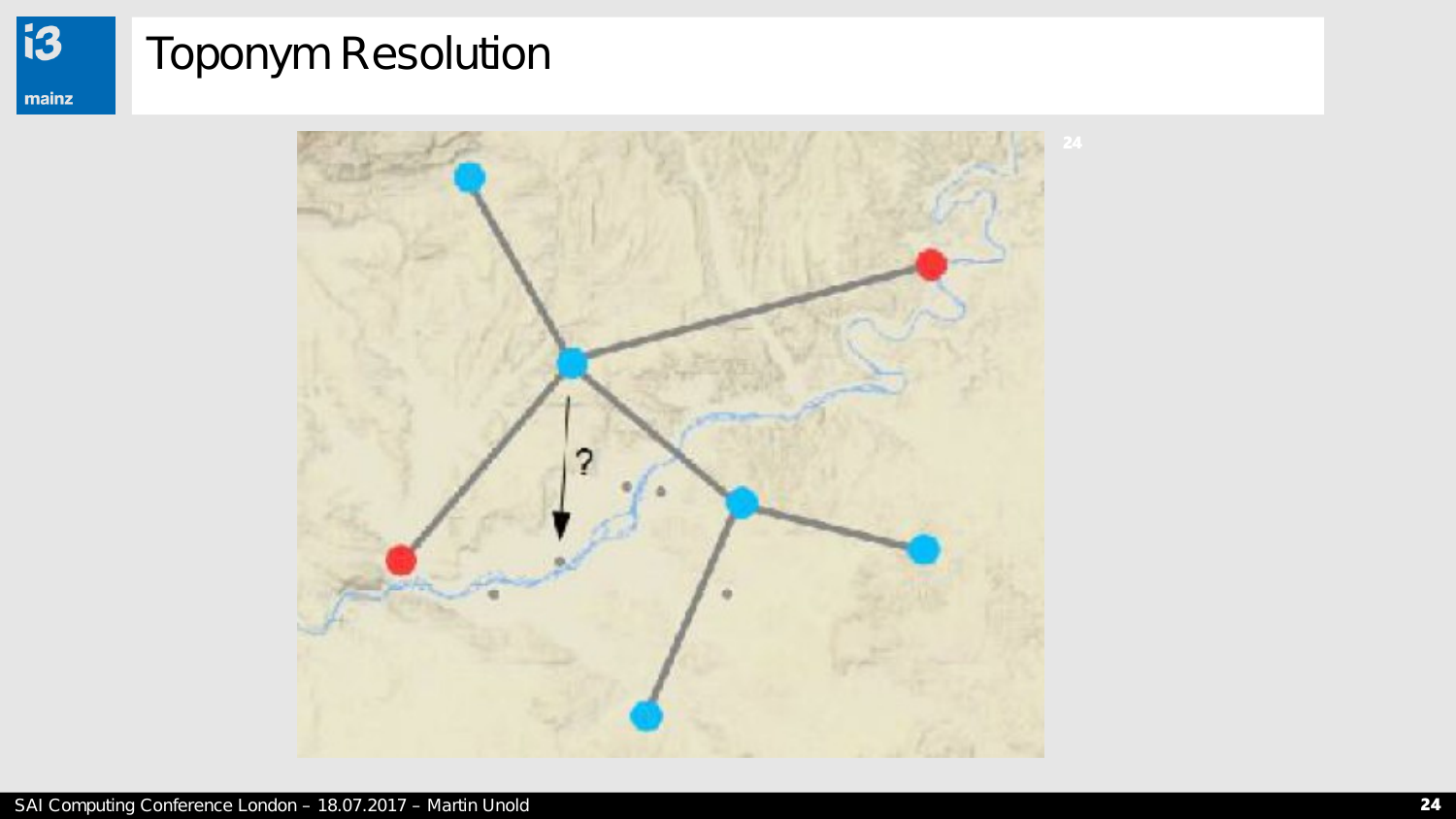#### higeomes.org

**i3** 

mainz

*SUBARIUM* Kurda ? Karana ? Ninive **YAMKHAD** Andarig? Qattara **Tuttul** Ekallatum? Alep Emar **Assur Terga** Qatna **SUHUM** Mari Tadmer Harradum Mankisum? Eshnunna нĹ Légende Rapiqum? Der <sup>1 ?</sup><br>Sippar<br>Akkad ? 1. Villes ELAM Kish Ville de localisation assurée **AKKAD Malgium?** Ville de localisation hypothétique Malgium? Uruk Ville abandonnée sous le règne de Samsu-iluna BABYLONE Kish Mashkan-shapir (1750-1712 av. J.-C.) Borsippa Marad Nippur 2. Evolution du royaume babylonien Zabalam **Dilbat**  $A$ *dab* Le royaume au début du règne de Hammurabi П **Girsu Isin** (1792 av. J.-C.) **SUMER** ■Lagash Territoire dominé de Hammurabi aux rois paléo-Larsa Г Uruk babyloniens tardifs (1712-1595 av. J.-C.)  $Ur$ Golfe Extension maximale sous Hammurabi (1792-1750 av. J.-C.) et Samsu-iluna (1750-1712 av. J.-C.) Eridu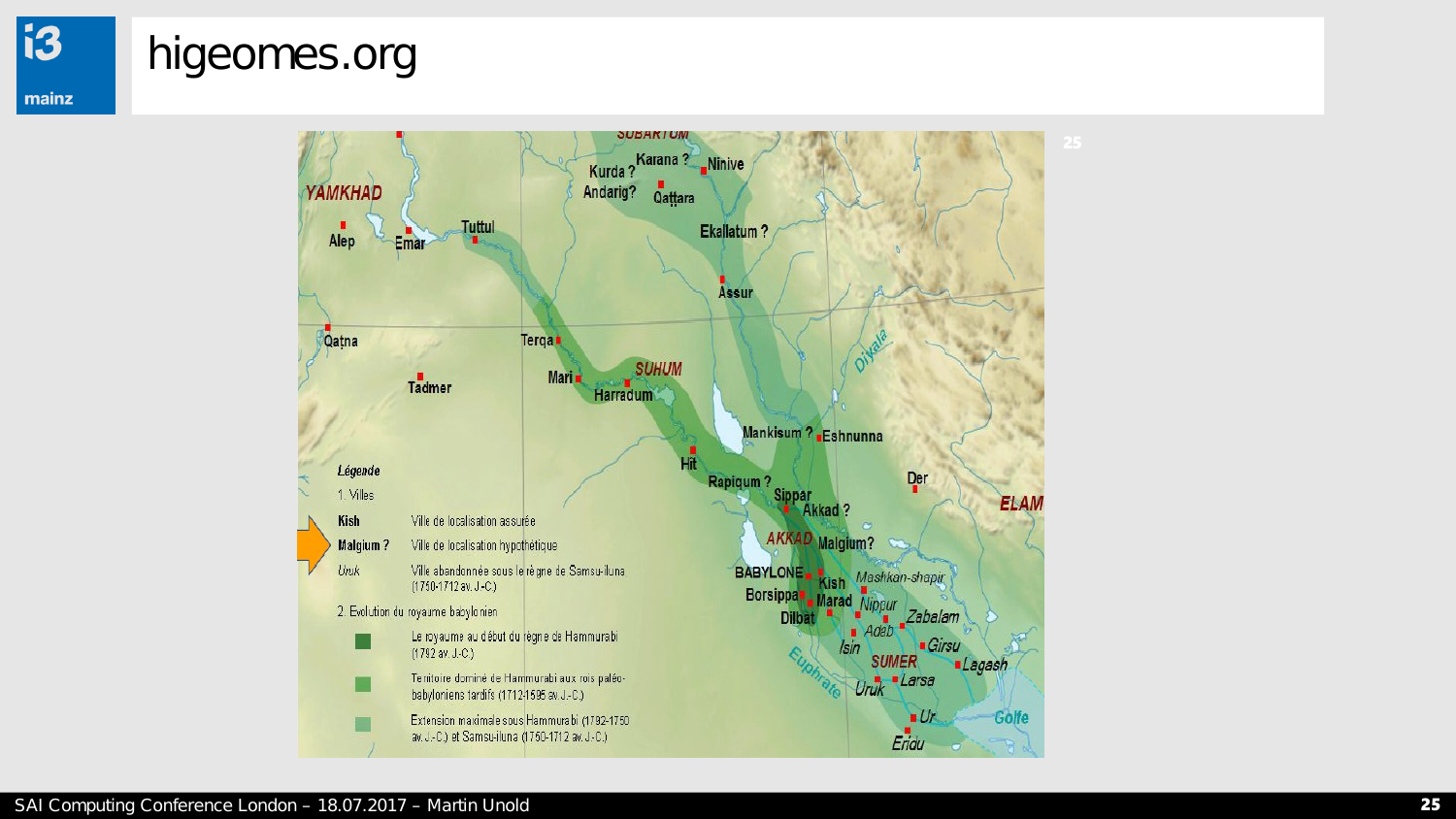

**SKOS** 

#### $\bullet$ Roles

- Broader
- Narrower
- Match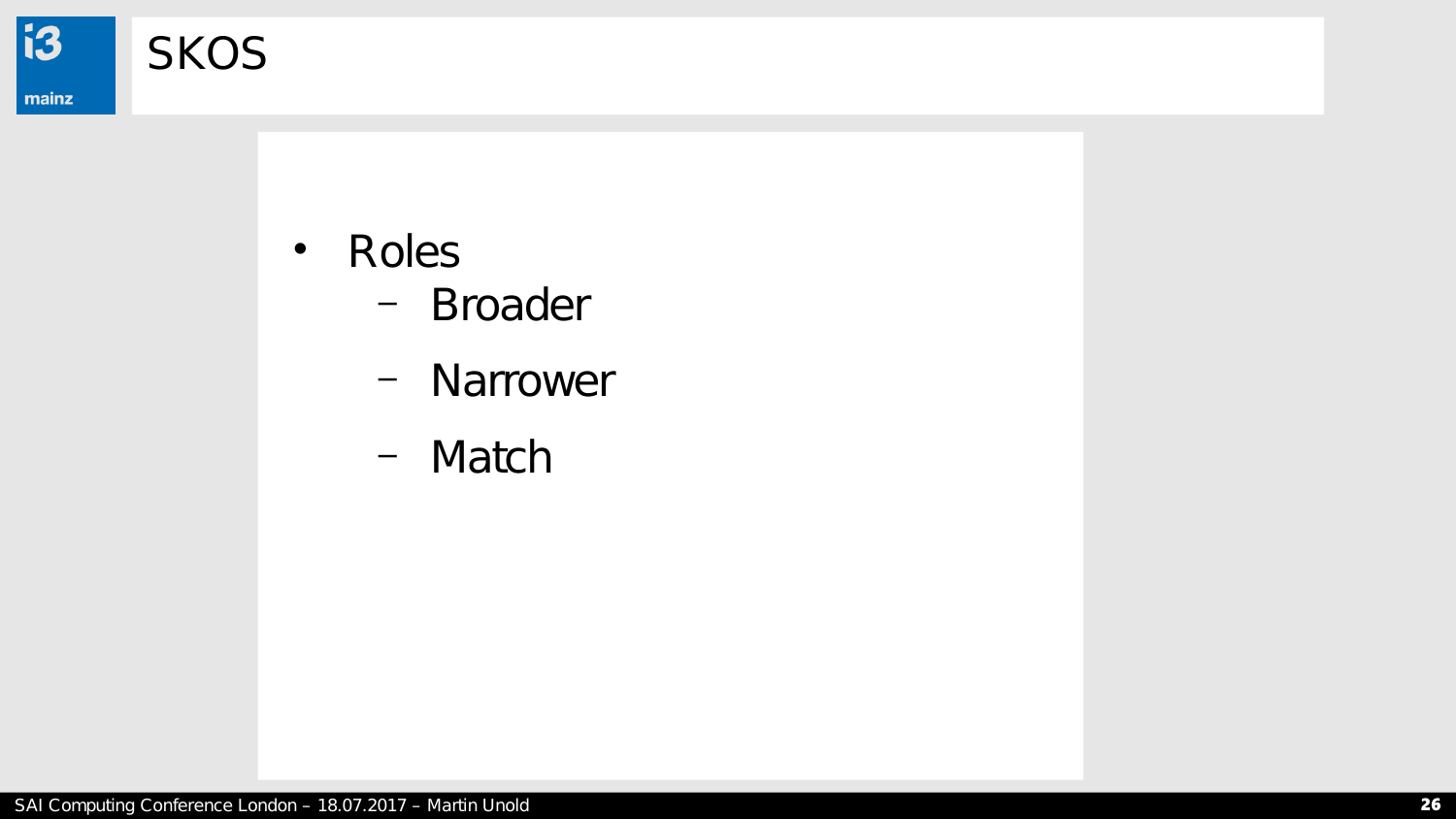